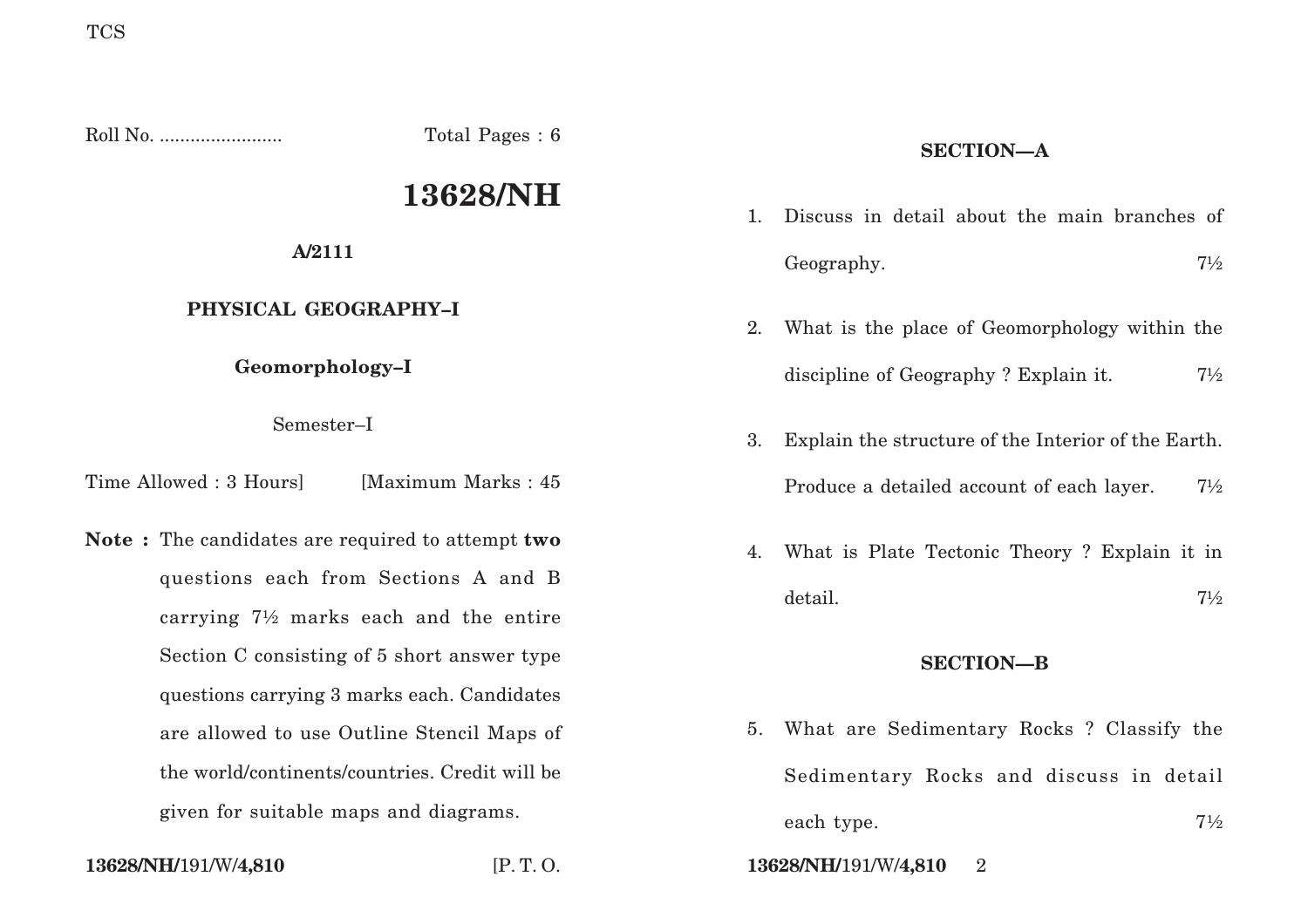| 6.               | What are the Volcanoes? Write a note on           |                                                        |                |
|------------------|---------------------------------------------------|--------------------------------------------------------|----------------|
|                  |                                                   | distribution of Volcanoes in the world.                | $7\frac{1}{2}$ |
|                  | What is Glacier? Describe Landscapes or Landforms |                                                        |                |
|                  |                                                   | produced by Glaciers.                                  | $7\frac{1}{2}$ |
| 8.               | What are the Plains? Explain their various types  |                                                        |                |
|                  |                                                   | in detail with suitable examples.                      | $7\frac{1}{2}$ |
| <b>SECTION-C</b> |                                                   |                                                        |                |
| 9.               |                                                   | Write short notes on the following : $5 \times 3 = 15$ |                |
|                  | (i)                                               | What is Nabule?                                        |                |
|                  | (ii)                                              | Richter scale.                                         |                |
|                  | (iii)                                             | Fold Mountains.                                        |                |
|                  | (iv)                                              | Difference between Erosion and Deposition.             |                |
|                  | (v)                                               | What do you mean by Continental Drift?                 |                |
|                  |                                                   |                                                        |                |

**13628/NH/**191/W/**4,810**

#### **PUNJABI VERSION**

**ਨੋਟ :** ਭਾਗ А ਅਤੇ В ਹਰੇਕ ਵਿਚੋਂ **ਦੋ–ਦੋ** ਪੁਸ਼ਨ ਕਰੋ ਅਤੇ ਹਰੇਕ ਪ੍ਰਸ਼ਨ ਦੇ 7½ ਅੰਕ ਹਨ। ਭਾਗ C ਸਾਰਾ ਕਰੋ। ਇਸ ਵਿਚ 5 ਸੰਖੇਪ ਉੱਤਰ ਵਾਲੇ ਪੁਸ਼ਨ ਲਾਜਮੀ ਹਨ ਅਤੇ ਹਰੇਕ ਪ੍ਰਸ਼ਨ ਦੇ 3 ਅੰਕ ਹਨ। ਪ੍ਰੀਖਿਆਰਥੀ ਸੰਸਾਰ/ਮਹਾਂਦੀਪਾਂ/ ਦੇਸ਼ਾਂ ਦੇ Outline Stencil Maps ਦੀ ਵਰਤੋਂ ਕਰ ਸਕਦਾ ਹੈ। ਨਕਸ਼ੇ ਅਤੇ ਚਿੱਤਰਾਂ ਨੂੰ ਉੱਚਿਤ ਤਰਜੀਹ ਦਿੱਤੀ ਜਾਵੇਗੀ।

#### **Bwg—A**

- 1. ਭੂਗੋਲ ਦੀਆ ਮੁੱਖ ਸਾਖ਼ਾਵਾਂ ਬਾਰੇ ਵਿਸਥਾਰ ਪੂਰਵਕ ਵਰਣਨ  $\overline{\mathbf{a}}$ ਚੋ।  $7\frac{1}{2}$
- 2. ਭੂ–ਆਕ੍ਰਿਤੀ ਵਿਗਿਆਨ ਦਾ ਭੂਗੋਲਿਕ ਅਧਿਐਨ ਵਿੱਚ ਕੀ ਸਥਾਨ ਹੈ? ਵਰਣਨ ਕਰੋ। <u>11</u>/2
- 3. ਭੁ-ਗਰਭ ਦੀ ਬਣਤਰ ਦਾ ਵਰਣਨ ਕਰੋ। ਭੁ-ਗਰਭ ਦੀਆਂ ਤਹਿਆਂ ਦਾ ਵਿਸਥਾਰ ਸਹਿਤ ਵਰਣਨ ਕਰੋ। *1½*

3 [P. T. O. **13628/NH/**191/W/**4,810** 4